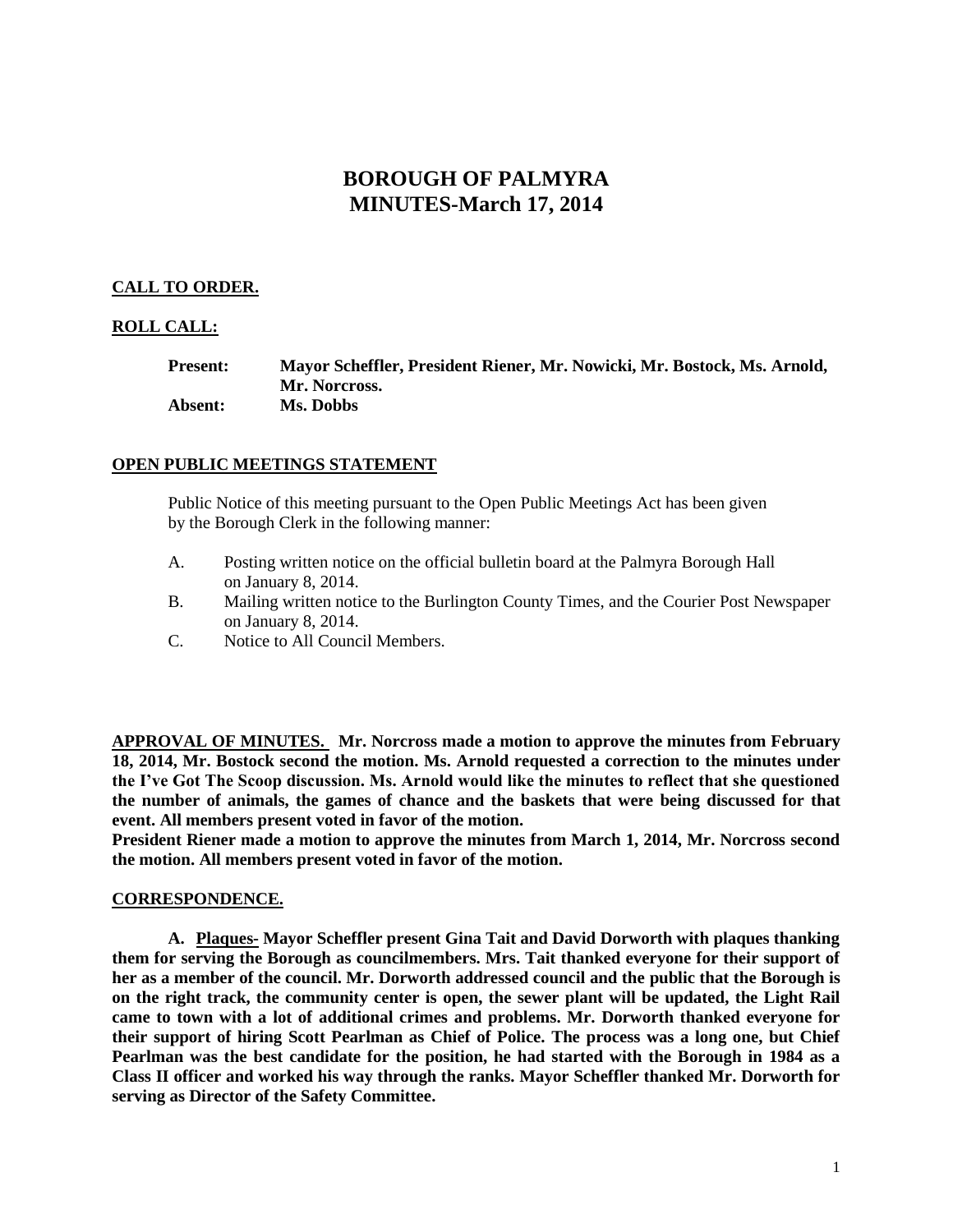**B. Tax Collector's Annual Statement- President Riener made a motion to accept the annual statement, Mr. Nowicki second the motion. All members present voted in favor of the motion.** 

**C. Mayor Scheffler read a thank you note from the Dietz family for the fruit basket.** 

**D. Mayor Scheffler announced that Mr. Norcross's son Brian was named as the Assistant Undersheriff for Burlington County.**

### **PROFESSIONAL UPDATES:**

**Mr. Kirchner-Environmental Resolutions discussed that Resolution 2014-79 is a proposal for the generator project for the community center in the amount of \$30,000. The Borough has received another grant from Burlington County Parks project in the amount of \$185,000 to be used for Ethel Hardy Park and Legion Field. The improvements were submitted with the grant application. There was a pre-construction meeting held for the sewer plant improvements with the DEP and Eagle Construction in attendance as well as the Borough. Mr. Kirchner will issue a notice to proceed with the project on April 1, 2014, but it may be May or June before the public actually sees any work going on. Mr. Norcross inquired if the neighbors would receive something to let them know. Mr. Kirchner replied that the Borough is going to send out a letter letting the neighborhood know the construction schedule and whom to call with questions or concerns about the project. Mr. Gural informed council that they may want to have some type of ground breaking ceremony for the project in early May.** 

#### **ORDINANCE ON SECOND READING. (public hearing).**

**A. Ordinance 2014-2, An Ordinance To Exceed Municipal Budget Appropriation Limits And To Establish A CAP Bank (N.J.S.A. 40A: 4-45.14). Mr. Norcross made a motion to open the ordinance to the public, Mr. Bostock second the motion. All members present voted in favor of the motion. No one from the public wishing to be heard, Mr. Norcross made a motion to close the public hearing, Mr. Bostock second the motion. Mr. Norcross made a motion to adopt the ordinance, Mr. Bostock second the motion. At the call of the roll, the vote was:**

**AYES: President Riener, Mr. Nowicki, Mr. Bostock, Ms. Arnold, Mr. Norcross.**

**NAYES: None. The ordinance was adopted on second and final reading and will take effect after publication according to law.** 

**RESOLUTIONS. Consent Agenda- Resolution 2014-76 to Resolution 2014-83 will be enacted as a single motion, if any resolution needs additional discussion it will be removed from the consent agenda and voted on separately. President Riener requested that Resolution 2014-82 be pulled from the consent agenda. Mr. Nowicki requested that Resolution 2014-81 be pulled from the consent agenda. President Riener made a motion to approve Resolutions 2014- 76, 77, 78, 79, 80, 83, Mr. Norcross second the motion. At the call of the roll, the vote was:**

> **AYES: President Riener, Mr. Nowicki, Mr. Bostock, Ms. Arnold, Mr. Norcross. NAYES: None.**

**A. Resolution 2014-76, Resolution Approving A Handicapped Space For 317 East Broad Street.**

**B. Resolution 2014-77, Resolution Authorizing The Funding Of The Borough Of Palmyra Share Of The MACCS Contract With Central Jersey Waste & Recycling, Inc. For Basic Services Solid Waste And Republic Services Of Mount Laurel For Bulk Collection.** 

**C. Resolution 2014-78, Resolution Determining the Form and Other Details Of Not**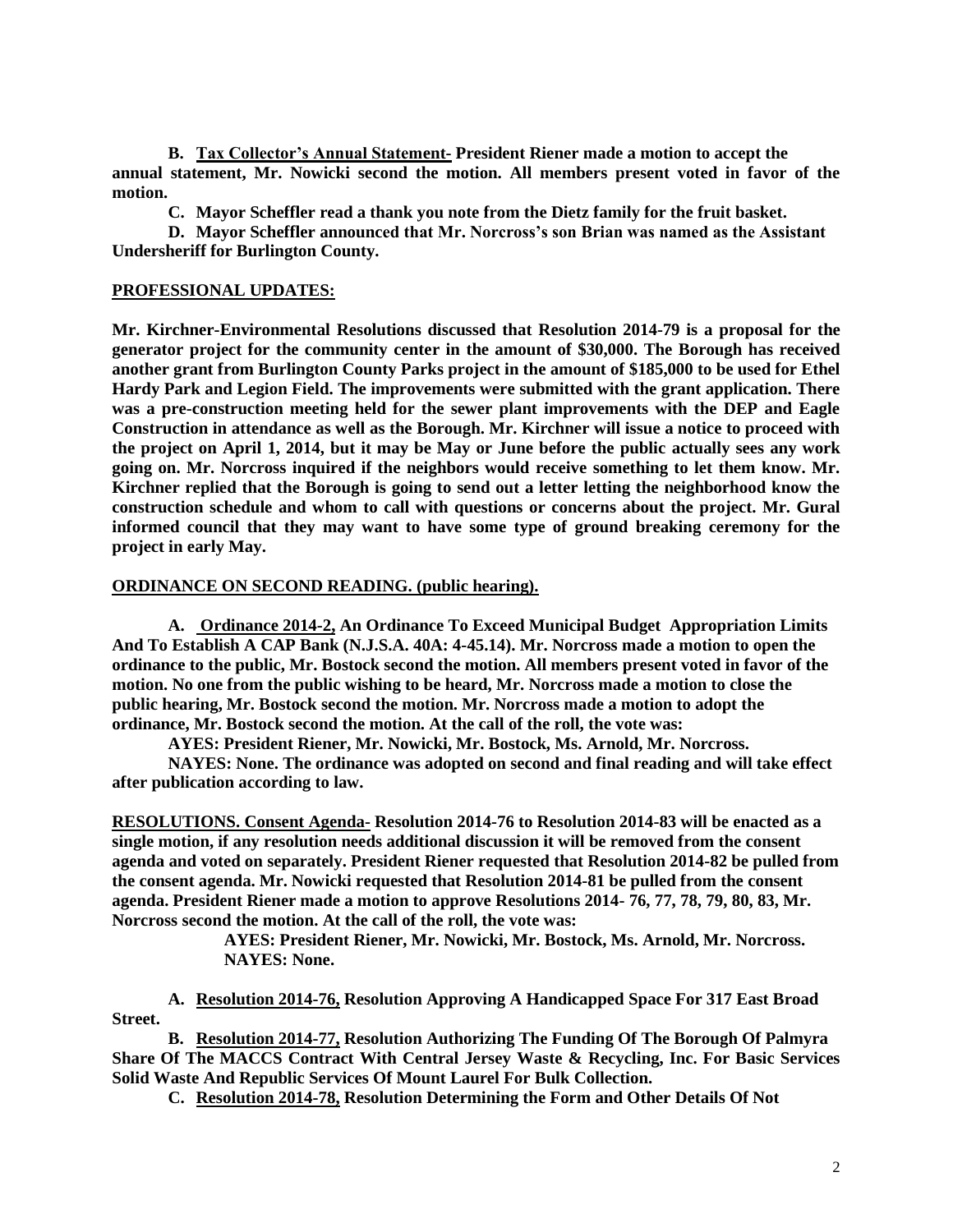**Exceeding \$4,529,000 Sewer Utility Bonds, Series 20147 Of The Borough Of Palmyra In The County Of Burlington New Jersey And Providing For Their Sale To The New Jersey Environmental Infrastructure Trust and the State Of New Jersey Pursuant To The New Jersey Environmental Infrastructure Trust Financing Program And Authorizing The Execution And Delivery Of Loan Agreements To Be Executed By The Borough Of Palmyra And Each Of The New Jersey Environmental Infrastructure Trust And the State Of New Jersey, Acting By And Through The Department Of Environmental Protection And Further Authorizing The Execution And Delivery Of An Escrow Agreement All Pursuant To The New Jersey Environmental Infrastructure Trust Financing Program.** 

**D. Resolution 2014-79, Resolution Awarding Engineering Services For Community Center Generator To Environmental Resolutions Inc.** 

**E. Resolution 2014-80, Resolution Awarding Engineering Services For Legion Field/Ethel Park County Grant Project.** 

**F. Resolution 2014-81, Resolution Setting The Fee For Rental Unit And Certificate Of Occupancy For The Borough Of Palmyra. Mayor Scheffler explained that this resolution was a result of the bids that were received, the rental applications would be \$110.00 for the 2014 year and that \$10.00 of that fee was to go to the Borough for administration cost. Mr. Nowicki discussed that it is a large increase from the \$79. to \$110. and that normally with the bidding process the amounts come in lower. Mr. Nowicki would like to look into the borough doing the state inspections. The program from the state would train a borough employee to do the rental inspections of multiple units and then the borough could utilize the same inspections across the board for rentals. Mr. Nowicki inquired about a share service with Cinnaminson for the inspections also. Mr. Bostock inquired if the rentals would be every five years same as the state. Mr. Nowicki explained there could be yearly inspection guidelines whether they are state units or borough units. Mr. Bostock discussed that the state only does 3 units or more. Mr. Nowicki explained that if the state trains a borough employee to do the inspections it could provide a cost savings to the borough. Mr. Bostock explained that the borough has to watch going over the threshold of 50 employees for the affordable care act. President Riener inquired if there was any cost for the training from the state. Mr. Nowicki replied that he was not able to contact the state, but would like to have the borough take a look at the program. Mr. Gural will review the program and report at the next meeting. President Riener made a motion to approve the resolution, Mr. Bostock second the motion. At the call of the roll, the vote was:**

> **AYES: President Riener, Mr. Nowicki, Mr. Bostock, Ms. Arnold, Mr. Norcross. NAYES: None.**

**G. Resolution 2014-82, Resolution Authorizing The Payment Of Bills For The Month Of February, 2014 In The Amount Of \$1,159,875.99. Mr. Nowicki explained that the bill list was unusually high as the school tax and the BID refunds are listed this month. Mr. Norcross made a motion to approve the resolution, Mr. Bostock second the motion. At the call of the roll, the vote was:**

> **AYES: Mr. Nowicki, Mr. Bostock, Ms. Arnold, Mr. Norcross. NAYES: None. ABSTAIN: President Riener.**

**H. Resolution 2014-83, Resolution Awarding The Contract To Perform Residential Inspections For Rentals and Resales To Northeast Professional Services Of Jersey City NJ. Mayor Scheffler discussed that CPG &H that conduct the inspections last year came in sufficiently higher than Northeast Professional Services. Mr. Gural reported that he had checked on their references and that they are well respected and like in their field. They are currently helping Maple Shade develop their program for rental properties. Mayor Scheffler discussed that the Borough still has**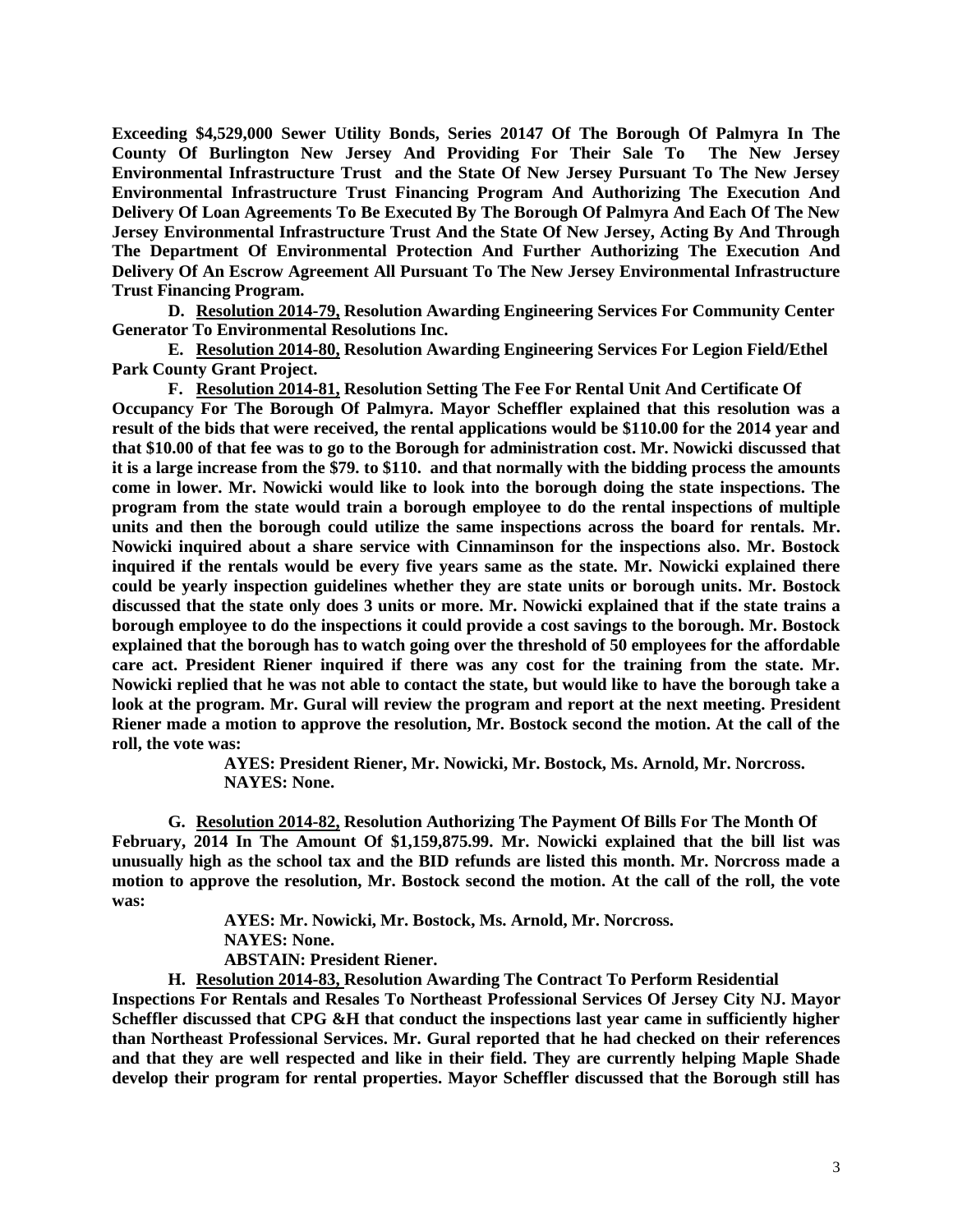**the three lawsuits on the ordinance outstanding, but they are working on a settlement with one of the lawsuits.** 

#### **DISCUSSION ITEMS.**

**A. NJEIT Closing and Update. Mr. Gural reported that the draft documents from NJEIT were received and they are different than the original documents, the closing should be in early April on the loan and the Borough is now required to provide proof of flood insurance for the sewer plant.** 

**B. Borough-owned property/lots. The Borough is waiting for title reports on the lots. Mr. Kirchner explained that the triangle lots show on the tax maps but not in the tax records, there are no records of block and lots on the properties. This information is needed to give or sell the lots. Ms. Arnold provided the Borough with some comp lots quotes. Ms. Arnold explained that she had talked to the superintendent of schools about the lots and they are looking for a project for the junior class to do this year and then it could be maintained by future senior classes. Mr. Gural explained that Mr. Rosenberg did some research and that it is easy to transfer the lots to a nonprofit or the school.** 

**C. Tort Claims/Title 59/Reimbursements. Mr. Rosenberg reported that he did some research on this issue and that the borough is obligated under the tort claim to pay the deductible if they have insurance, if no insurance coverage the borough is obligate to pay the full loss. There should be a policy to state whether or not the Borough will pay for the deductible and also cover the loss if no insurance. Mayor Scheffler discussed in theory the residents should not have to pay for damage caused by the Borough, but there should be a cap on the amount of reimbursement. Mr. Gural explained that sometimes the accidents are with a Borough vehicle, or many times they are damage from a tree or tree limb, also windows and windshields have been damage from lawnmowers or weedwackers. Mr. Gural explained the process of filing a tort claim with the Borough and that an accident report from the police department and proof of insurance is always required. President Riener inquired if tree limbs falling are the Borough responsibility. Mr. Bostock explained that acts of nature or God are usually not covered by insurance. Mr. Gural explained that is when Title 59 comes into play. Mr. Norcross recommend authorizing Mr. Gural and Mr. Rosenberg to prepared a draft policy for council to review. Mr. Gural explained that some people have a higher deductible then others and should the policy state a dollar amount. Mr. Norcross inquired if insurance companies can drop someone for filing this type of claim. Mr. Bostock replied that insurance companies do not drop clients for comp claims. Ms. Arnold recommend a flat fee be placed in the policy. Mr. Rosenberg inquired if council wants to reimburse the full amount if someone does not have insurance coverage for the claim. Mr. Rosenberg will prepare a draft policy for councils review.**

**D. Water based sewer fees/paper bills. Mayor Scheffler reported that the sewer bills this year will be paper bills instead of the post cards. Mr. Gural explained that due to an issue with the Harbour units the water usage billing will be postponed till the next billing cycle. The EIT loan for the sewer plant upgrades will also make a difference with the fee. The billing will still use the water usage from the winter months.** 

**E. Sidewalks & accessory structures. President Riener is working with Mrs. Kilmer to review the ordinances some of the issues are the inflatables pools and trampolines.** 

**F. Erosion on river bank-the meeting was postponed due to inclement weather.**

**G. Gasoline/Diesel RFP. Mr. Gural explained that he is looking for a direction from council about the purchase of the gas/diesel. There is a problem with the diesel that the Borough currently uses from Cinnaminson Township. Vehicles have been taken to get repaired due to water in the gas. Mr. Gural explained that the ideal solution would be for the Borough to have their own tanks at the**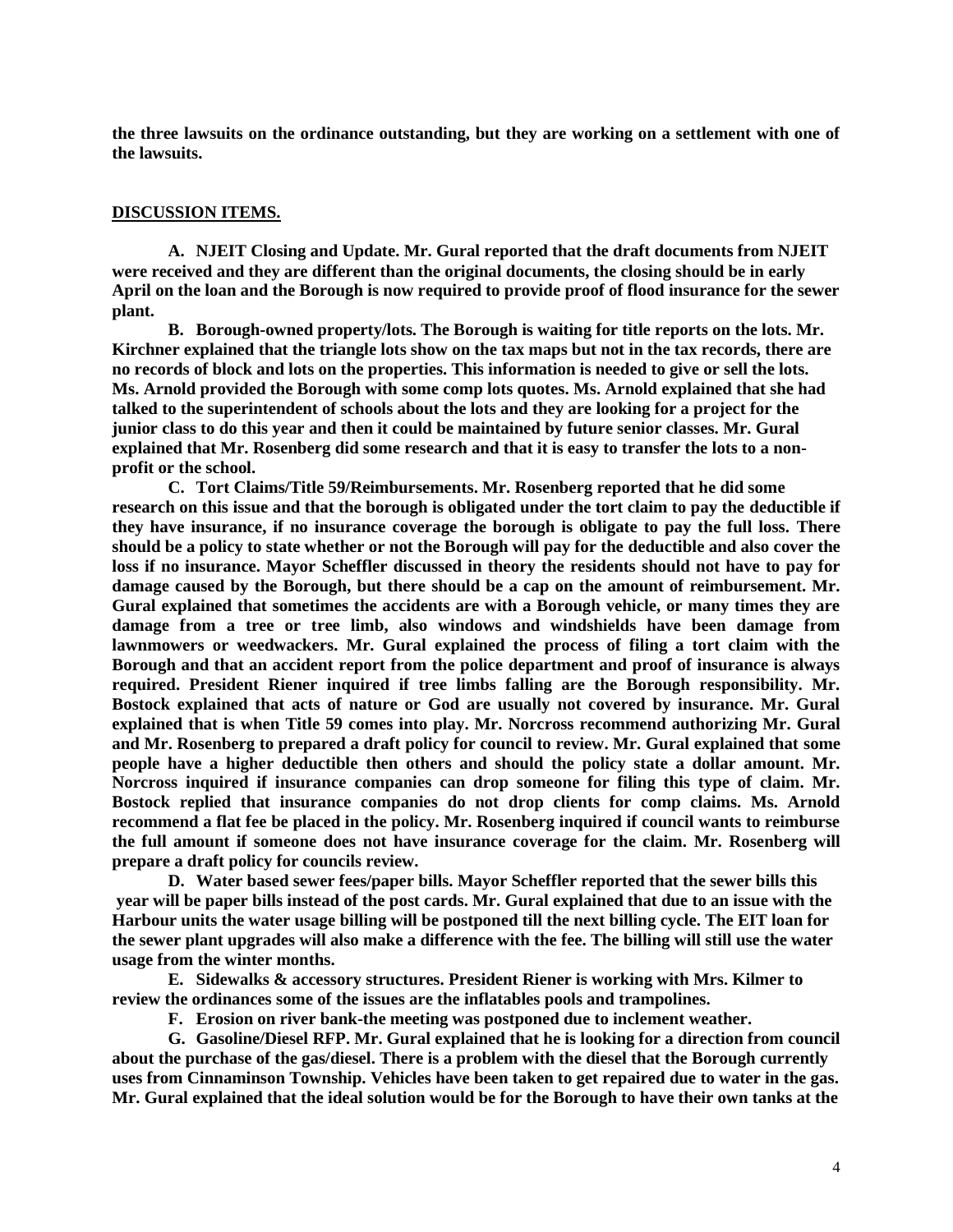**public works garage. There could be a shared service with the school and Bridge Commission. For the immediate future, Mr. Gural would like to use the Sunoco station in the Borough for gas/diesel. Mr. Nowicki recommend that they contact Riverton also.**

**H. Business Registration. Mayor Scheffler explained that it is an ongoing effort to get all of the businesses register. The license is \$20.00 annually. Mr. Gural handed out to council a copy of the form letter that was sent to all business asking them to send in their information with their websites or contact, so that they could be connect to the Borough website; so far only 6 businesses have respond. President Riener discussed that the idea was to spotlight a different business each month on the website. Mr. Bostock and Ms. Arnold will reach out to the business.** 

**I. Coin drop on streets. Mayor Scheffler explained that the Knights of Columbus has annually conducted a coin toss in the Borough. The County now requires an ordinance regulate and issue a permit be adopted. Chief Pearlman informed council that the County requires an ordinance to have coin drops on any county road and also to provide that the county is held harmless in case of any injuries or accidents. Chief Pearlman explained that the easiest way to accomplish it would be to amend the current peddlers and solicitor's license ordinance. The ordinance should also require that they provide insurance coverage just like when someone wants to use the community center or legion field. Mr. Norcross discussed that something needs to be place on the books as the football team was also considering a coin drop as a fundraiser.** 

**Ordinance 2014-3, An Ordinance Amending Chapter 197 Of The Code Of Palmyra Entitled Peddling and Soliciting. Mr. Norcross made a motion to adopt the ordinance on first reading, Mr. Bostock second the motion. At the call of the roll, the vote was:**

**AYES: President Riener, Mr. Nowicki, Mr. Bostock, Ms. Arnold, Mr. Norcross.**

**NAYES: None. The ordinance was adopted on first reading and will be heard on second and final reading at the council meeting of April 21, 2014 after publication according to law.** 

**J. BID refunds. Mayor Scheffler reported that the Bid refunds are on the bill list for approval this evening. Ms. Condo, CFO informed council that they would be mailed out by the end of the week. There is a total of \$47,000 of refunds being returned.** 

**K. Sewer/PW Vehicles. Mr. Gural explained that the ordinance for the improvements contains the funding for these vehicles, but that nothing has been approved by council to purchase. Mr. Gural discussed that he is looking for guidance from council. Mayor Scheffler recommend that Mr. Gural get the process started for councils review.** 

**L. Salary Ordinance/Resolution-Mr. Gural will have the ordinance ready for introduction for the April 7th meeting.** 

**M. Palmyra Day. Mayor Scheffler explained that this was discussed at the budget meeting and that council had relied on the information that Mr. Fratto discussed at the February meeting that the volunteers from previous years were not able to continue this year with Palmyra Day. Council had discussed at that time that there was not enough time left before Palmyra Day to get together a group of volunteers and would like to see the day postponed for a year so that they had time to get volunteers and vendors together. The police department was still going to hold Public Safety Day. Mayor Scheffler explained that the Ladies Auxiliary of the Fire Department as well as the Historical Society use Palmyra Day as one of their major fundraisers. Mayor Scheffler had reached out to Mr. Fratto and he informed her that there were funds left from last year. Mayor Scheffler discussed that there was \$3,000 in the budget for Palmyra Day. Mayor Scheffler informed council that the Public events committee with Ms. Tait was willing to work with Mr. Fratto on Palmyra Day and that several of the previous volunteers have stepped up and stated that they would help. Mr. Norcross informed council that there are other events to go along with Palmyra Day, there will be a 5k run and also an art show at the community center. Mr. Norcross would like to see Palmyra Day continue this year and let the public events and business proceed, also allow them to use the \$3,000 in the budget for the day. Mr. Nowicki inquired if there was still enough time to get permission from the county to close Broad Street? Chief Pearlman replied that since it is**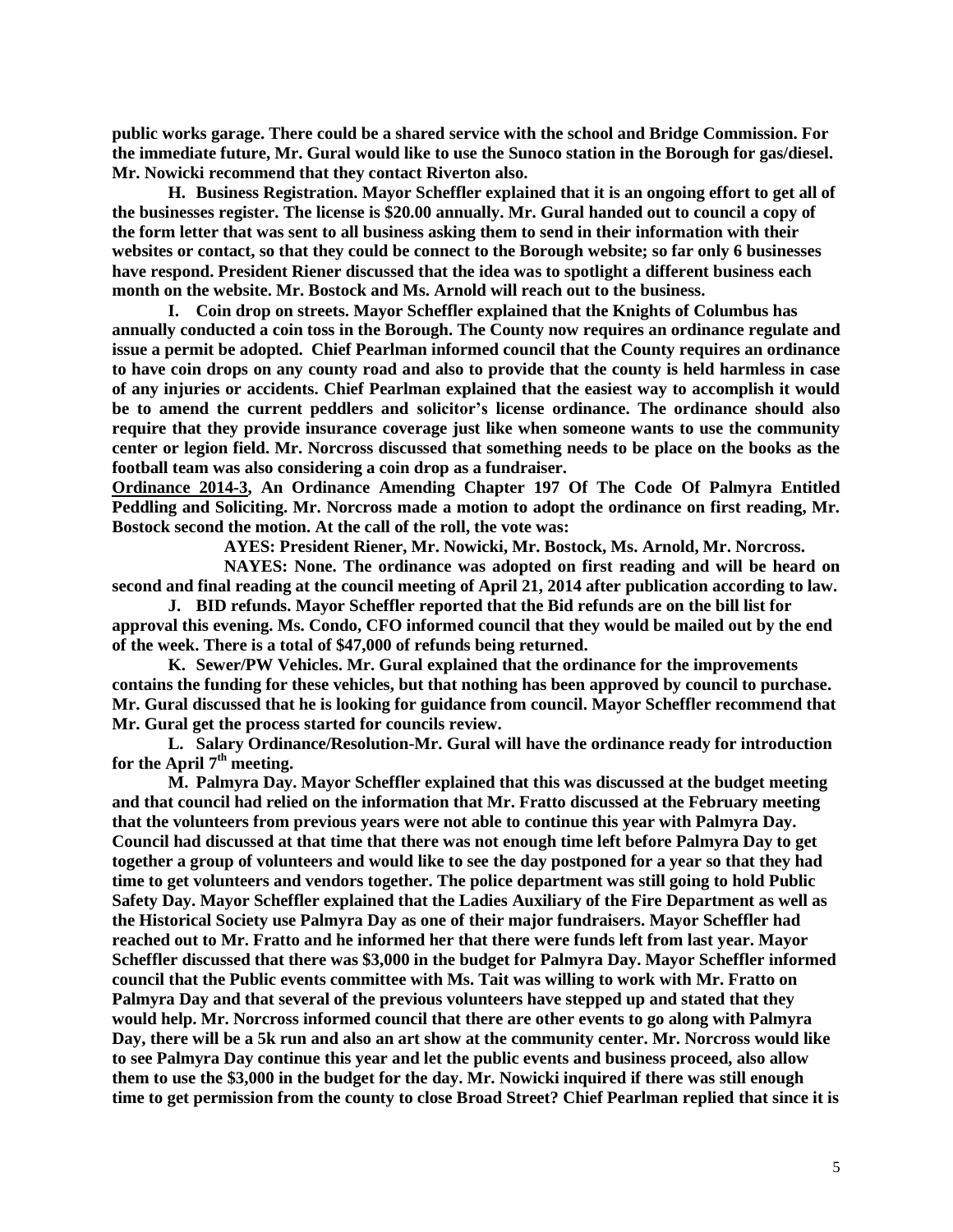**an annual event, the County should give the permission. Ms. Arnold inquired as to where the event stands now with vendors and participants. Mrs. Tait explained that letters to the vendors have gone out and that 15 have responded already. Ms. Arnold inquired what the committee is asking for from the Borough. Mrs. Tait replied that they could use the \$3,000 that was set aside and that they would need the cooperation of the Police Department and Public Works. Ms. Arnold inquired what it would take to use the \$3,000 from the budget and that the business should have a large involvement. Mayor Scheffler explained that the committee would still have to submit the correct paperwork to use the funding. Mr. Norcross made a motion to approve the \$3,000 for Palmyra Day, President Riener second the motion. All members present voted in favor of the motion.**

**N. Clean-Up Day. Mayor Scheffler discussed that last year a student –Mark Bankowski was named Mayor for the Day and he requested that the Borough hold a clean-up before Palmyra Day. The Borough had declared that the 3rd Saturday of April every year would be Clean-Up Day in the Borough of Palmyra. Mrs. Tait explained that she would like to do one of the islands in the Borough for Palmyra Day.**

**O. YMCA Contract-Mayor Scheffler discussed that in the past three years the Borough in conjunction with the YMCA has received a grant from Juvenile Justice to help local children attend the YMCA camp held at the community center. At the budget meeting there was \$9900. placed in the budget to help with the scholarships for the children, as the Borough is no longer eligible for the grant.** 

**P. Park Improvements Grant-There will be a meeting held on March 24th to decide what improvements are going to be finalized.** 

**Q. Quarterly Park inspections. Mr. Gural has requested a proposal from Environmental Resolutions to perform inspections of the Borough owned parks. Environmental Resolutions has a certified playground inspector on staff. Mr. Norcross requested that a defibrillator be placed in the concession stand for emergency.** 

**R. Cell Tower performance specifications. Mr. Gural requested approval from Borough Council for authorization to have Mr. Rosenberg prepare specifications of the cell tower. The Borough has been receiving several inquiries about the sale of the tower.** 

**S. 21st Century Community Learning Centers Grant (BOE). Mr. Gural reported that Mr. Gerkens, Borough Planner, had received an email from Superintendent McBride that the school was not going to participate in the grant program this year due to time restraints.** 

**T. Budget Hearing and Adoption-April 21st . There will be a public hearing of the Borough's budget on April 21st at the regular schedule council meeting.** 

#### **COMMITTEE REPORT.**

**Shade Tree-Mr. Nowicki reported that there were 6 new requests and that 5 of them had been resolved by public works and the shade tree committee. There were 37 hours of in kind completed. Mayor Scheffler reported that Mr. Kaelin, chairman of the committee was going to hold an event to give away tree saplings for the residents of the Borough. Arbor Day is at the end of April and the school will be receiving a new tree.** 

**Public Works/Sewer- Mr. Norcross reported that the monthly report is on file and that public works is doing a good job with keeping the roads plowed as well as picking up leaves and brush. Mayor Scheffler reported that there were about 1600 hours of overtime just for snow removal. Construction/Land Use Board- President Riener reported that she had met with Mrs. Kilmer on reviewing the fence ordinance and that Chairwoman Locke and Vice-Chairman Beck will review the requested changes. President Riener inquired if the ordinance when completed does it need to go back to the Land Use Board. Mr. Rosenberg replied that all changes to the Land Use Ordinances should be reviewed by the Land Use for comments before final adoption.**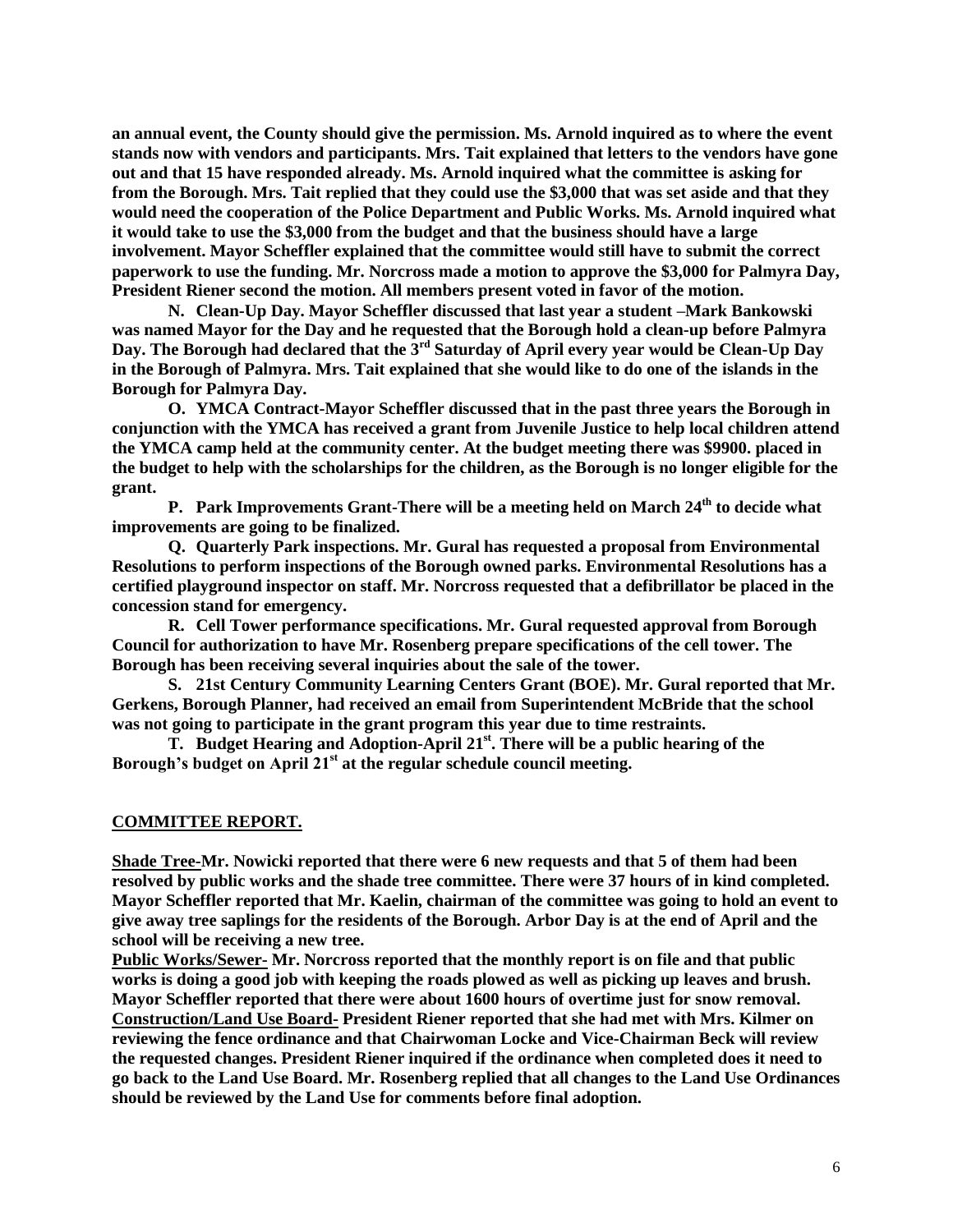**Public Buildings and Grounds- Mr. Bostock reported that he and Mr. Nowicki had met with Mark Allen to discuss the Borough's green program. Mr. Allen will be gathering some information from Public Service Gas and Electric and Mr. Nowicki will look at the exposure of land for the use. River Route/Board of Education-Ms. Arnold reported that she had attended the JIF Municipal Officials dinner and was unable to attend the school board meeting this month. Ms. Arnold reported that she had attended the River Route Advisory meeting and that they had completed a survey along the routes. Ms. Arnold explained that the committee is able to break out the survey and projects for just Palmyra.** 

**Public Events- Mr. Norcross requested that Mrs. Tait give the report since she was present in the audience. Mrs. Tait reported that at the end of March the Community Center Program Board will hold movie night, the Easter Egg Hunt is on April 12th at Legion Field, there will be a 5k run and also an art show the weekend of Palmyra Day. They are also starting up an outreach program with Senior citizens. The program will match up a student with a senior who may need some help with their yard, taking out their trash, etc. Mrs. Tait explained that she has talked to the Superintendent at the high school and he is on board with it. Mr. Norcross discussed that the community center has their own website and the events are listed on there. Mr. Norcross discussed that the board needs to keep Mr. McElwee in the loop for the Memorial Day activities. Mr. McElwee spoke from the audience that the marble and granite plaques have been ordered and delivery is before Memorial Day, he is looking for 21 flags for Memorial Day.** 

**Public Safety-Mr. Norcross reported that the police department report is on file. Last Saturday there were over 50 kids who attended an academy that the department held. Chief Pearlman explained that the academy was held in conjunction with Riverton Police Department. They discussed stranger danger and Mr. and Mrs. Clarke from the Borough talked to the children also on diversity. The program is built around younger kids and Chief Pearlman is looking into something for upper teens to participate in.** 

## **ADMINSTRATOR REPORT.**

**Mr. Gural gave an update on the improvements in Borough Hall. The doors are being installed in the lobby area and then the area will be repainted and new carpet put down. Mr. Gural will be attending a meeting for Delaware Valley Regional Planning Commission tomorrow, attendance is mandatory for anyone wanting to obtain the grant. This grant will support the Boroughs effort on Redevelopment of the south side of Route 73. There is also a grant for Safe Routes to Schools due by May 15, which encourages making walking to school safer. The DOT has a grant available 2014 Alternative Program, this grant previously provided the downtown sidewalk funds. There has been no further grant information on the traffic calming study that was done last year to implent the program.**

**PUBLIC COMMENTS. Mr. Norcross made a motion to open to the public comment portion of the meeting, Mr. Nowicki second the motion. All members present voted in favor of the motion.**

**Mr. Boyell-Moorestown inquired as to how many residential inspections of rental properties has been conducted? Mr. Gural replied that almost 200 have been performed, but that number includes reinspections also. Mr. Boyell inquired as to how many are anticipated this year to be conducted. Mr. Gural replied that it should be another 200.** 

**Resident-not identified for record-inquired as to why all of the Land Use Board agendas and minutes for 2013 were not on the website. President Riener explained that several meetings towards the end of the year were not held due to lack of business or a quorum. Resident inquired as to how many kids went to the YMCA camp last year using the grant money. Mr. Gural replied that the first year there were only 23 children, but last year there were 68 individual scholarships given out.**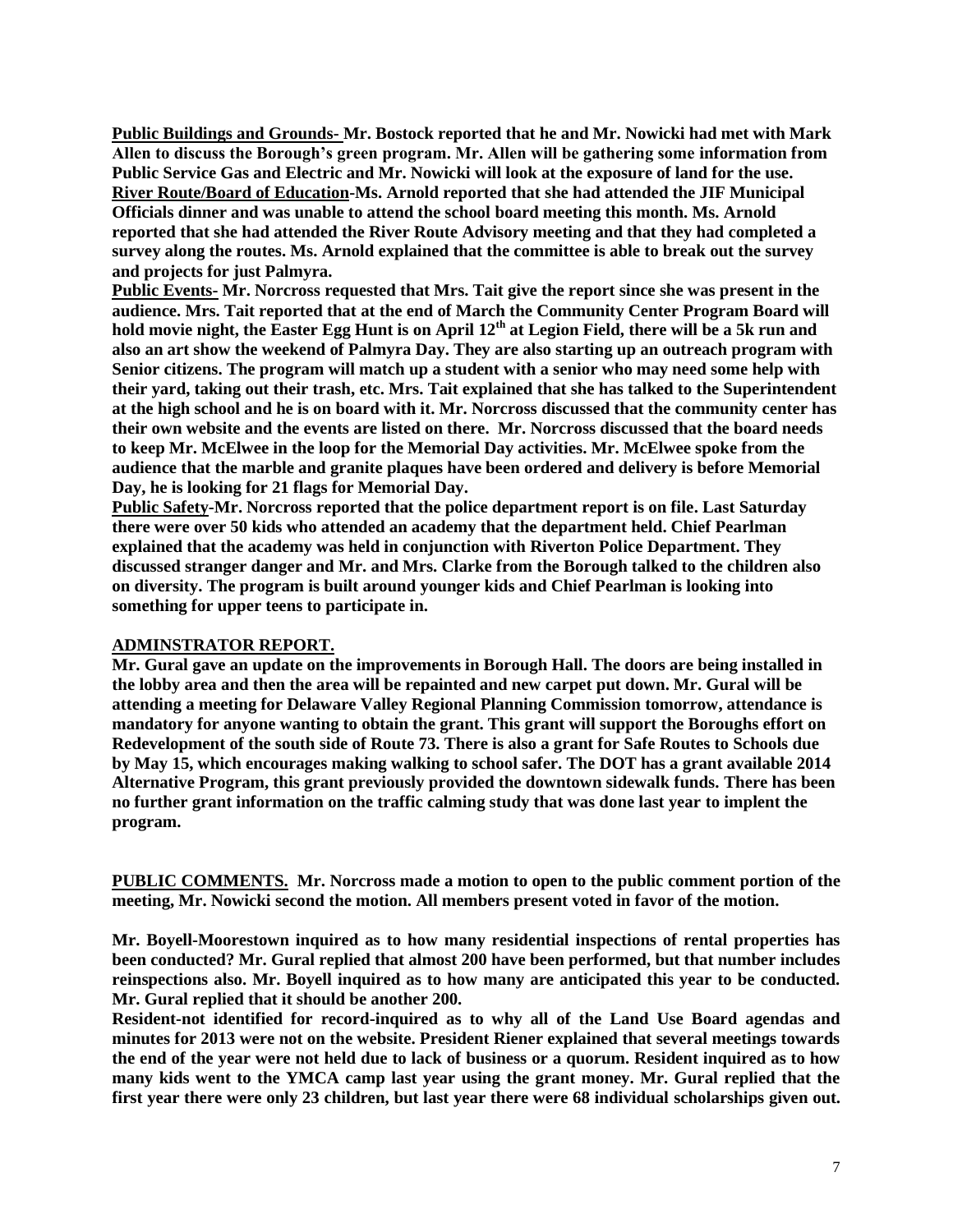**Resident inquired as to why the children did not apply for the YMCA scholarships as well, they are listed on their website. Mr. Gural explained that the Juvenile Justice Grant was given out the last three years to residents of Palmyra, but that the grant is no longer available. The students that received the grant were selected by the school nurse and no one else knew who received the grant money. Resident discussed that since the grant is over, are the children allowed to apply for the scholarship through the YMCA as well as receive money from the Borough. President Riener explained that the Borough funds are for children who cannot afford to attend otherwise. Mr. Gural explained that the YMCA camp is open to all children in the county, but only Palmyra residents can obtain the funding. Resident inquired about the cost to Palmyra resident to attend the knitting classes. The Riverton Library has them for free, so why can't Palmyra. Mayor Scheffler replied that the Community Center Program Board is a private group with funding from the Borough running the center. Mrs. Tait from the Program Board explained that the first four or five weeks are free and that the group felt there needed to be a charge after that. The Program Board held a SAT class and the residents were charged \$40. each to attend. Mrs. Tait explained that the board is trying to hold classes and events with minimum charge to the residents. Mr. Norcross discussed that the Riverton Library programs are funded from Burlington County so it is still tax dollars paying for the classes for all.** 

**Mrs. Fallows-Moorestown inquired about the sewer bills and if the water usage has started yet. Mr. Gural explained the water usage will occur with the fall billing but that the usage amounts will be from the winter months. Mrs. Fallow discussed that she is tired of paying the high sewer bills and is looking forward to her bill decreasing. Mrs. Fallows inquired if the 200 inspections that were completed for the rentals includes everyone. Mayor Scheffler replied that there are more than 200 rentals in the Borough and that the goal is to get everyone registered and inspected with the new inspectors. Mr. Gural explained that the 200 figure was an educated guess to use for budgeting purposes. There funds needed to be place in the budget for adoption, but the funds will come in for the registration and go out from the same line to pay the inspectors. Mrs. Fallow discussed that the landlords who rushed to get their registrations in before the end of 2013 and have not completed inspections, will they be required to reregister in 2014. Mayor Scheffler explained that the date of renewal is the anniversary date of obtaining the certificate of occupancy for the unit. Mrs. Fallows inquired as to how people go about finding out information on the outreach program for seniors. Mrs. Tait explained that it is on the Program Boards website.** 

**Mr. Smith-Van Sant Drive inquired if the residents of the Harbour could obtain the free trees that were being given out. Mayor Scheffler discussed that the Borough was under the impression that the Harbour did not want the trees, but if the homeowners association agrees the resident can get one of the free saplings. There will be a news release put out by the Shade Tree Committee in a few days.** 

**Mr. Kay-West Second Street discussed that the Learning Center Grant was approved at the last Board of Education meeting. Mr. Gural explained that was his impression also till Mr. Gerkens received an email from Superintendent McBride today Mr. Gural read the email into the record:**

I spoke with folks from Riverton, Beverly and of course Lianne here in Palmyra, and it really looks like this is too much of grant program to pull together in such short time. The grant application itself doesn't concern me as much as attempting to build the program and acquiring buy-in from the necessary stakeholders that help run the program.

To prepare properly I will task Lianne to begin a "forward" look so that we can apply for the grant next year. Essentially, we need to build a small composite of school program (teachers, support staff, program specifics, transportation, etc.) and completing all of this in the next two weeks is not really feasible.

Once I hear back from you I will speak to Mr. Gural and members of the BOE to advise them of the situation.

Thanks,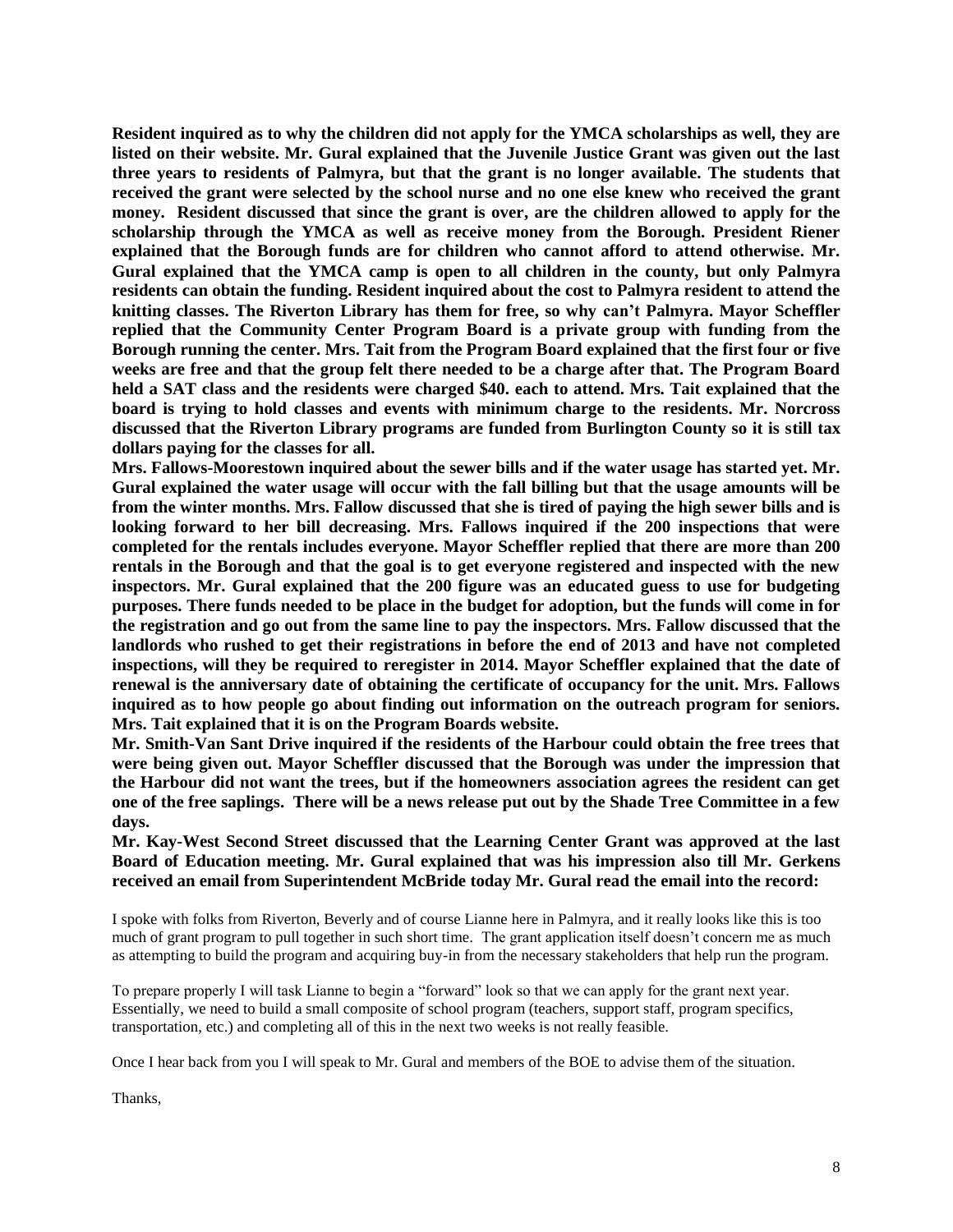#### Brian McBride

**Mr. Schwering-Broad Street discussed that the business would appreciate it if Palmyra Day could be moved to Little Broad Street, blocking off Broad Street on a Saturday actually hurts many of the business who need vehicle traffic. Mayor Scheffler discussed that the police department was going to hold their public safety day on Borough Hall side of Broad Street and that it should be looked into for next year. Mr. Schwering inquired about the use of Legion Field for the day instead of the streets. Mayor Scheffler explained that the Halloween Committee places a stage and uses Legion Field for the parade. Mr. Schwering inquired as to the number of rental properties that have actually register. Mrs. Kilmer replied that she does not have the exact number with her, but that she gave Ms. Arnold the number earlier today. Mayor Scheffler explained that with the new company doing the inspections, the Borough will become more aggressive in getting the landlords to register.** 

**Mrs. Shea-Riverton discussed that she has spoken to several landlords that are afraid to speak up at the meetings due to worrying about backlash from the Borough. Mayor Scheffler discussed that the main focus of the Borough has been to maintain the housing stock.** 

**Ms. Veitenheimer-Rowland Street inquired if the housing department could target the worse homes first. Mayor Scheffler explained that the Borough cannot single out certain areas or homeowners. Mr. Rosenberg explained that the council has no knowledge of what landlords have registered; the housing department keeps the list. Mayor Scheffler explained that the police department and the Borough are aware of problem homes in the town and are working to correct the issue.**

**Mrs. O'Connor-Moorestown inquired as to how many rentals have gotten their certificates and where did the number of rentals come from. Mr. Gural replied that the estimate was 550 rentals in the Borough and that the numbers were taken from the census. Mrs. Kilmer explained that she does not have the numbers with her, but it's probably about 20. Mrs. O'Connor discussed that is only about 15% of the rentals that registered.** 

**Mr. Brooks-Delran discussed that if 200 rentals were inspected in 2013, is the Borough allowed to award the contract without bidding. Mr. Gural explained that Community, Grants, Planning & Housing was awarded the contract in 2013 with a set amount of rental to complete and that the contract was amended to increase that amount. Mayor Scheffler discussed that due to the time period that the ordinance was adopted there would not have been significant time to go out to formal bid for the year. Mr. Brooks inquired as to when the 2014 bids are due. Mr. Gural replied that they were advertised and due on February 20, 2014.** 

**Mrs. Byers-Riverton discussed that she appreciates that there is a system in place to inspect the rentals, but that her mortgage payments and expenses for the rentals have gone up and she does not want to pass along the cost of the inspection to her tenants. The fee needs to be kept at a minimum so that rents do not have to be increased. Mrs. Byers discussed that she feels that it is a violation of her tenant's privacy to have an inspector from the town come into the resident.** 

**Mrs. Fallows-Moorestown inquired if the landlords will be notified when their annual renewal is due. Mrs. Kilmer replied that a registration letter will be sent out. Mrs. Fallows discussed that she did not want to speak up and get backlash from the Borough. Mrs. Fallows does not want the inspectors to speak to her tenants when they are doing the inspections, as they may be given the wrong answer. She would like them to review the issues with her, since she paid for their time with the inspections. Mayor Scheffler explained that there would be no backlash from council since they are not aware of who is register or inspected. Mr. Norcross discussed that he appreciates that she comes to the meeting and lets council know what is going on. Ms. Arnold discussed that feedback and input is important and that she has received some feedback personally and that the issues can be fine-tuned. President Reiner discussed that council is attempting to work with the landlords and that the ordinance is still being discussed to be amended. President Riener explained that the inspections have started and stopped due to the bidding process and that council needs to know what problems the landlords are having. Mrs. Fallows explained that she did not want to complain**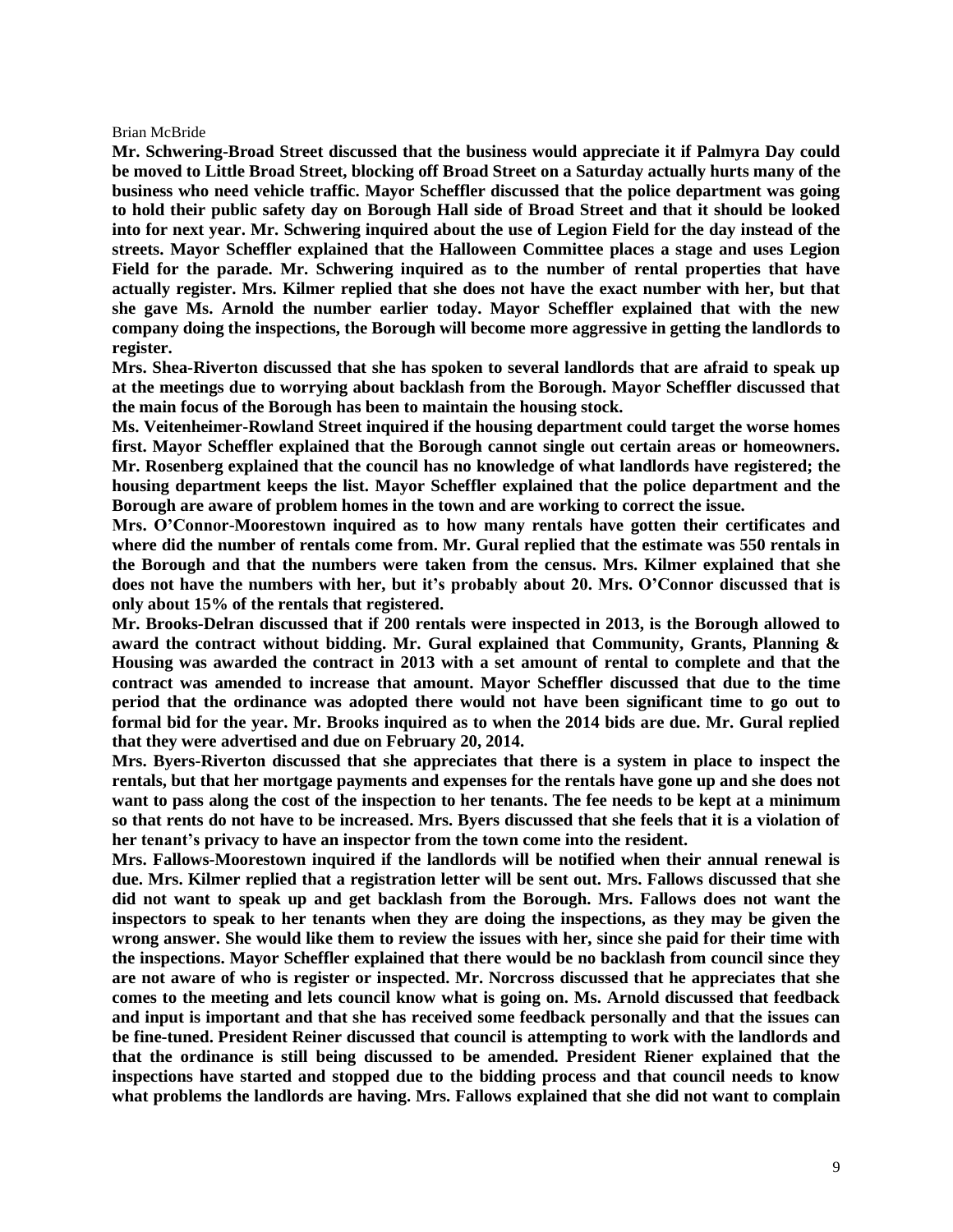**in case the same inspector had to reinspect her rental for fear he would be tougher on her. Mr. Norcross discussed that the landlords that are here care about their properties.**

**Ms. Lynest-Second Street explained that she is a tenant and does not want her privacy invaded by the Borough's inspector, if there is something wrong in the home; she calls her landlords to correct the issue. Mayor Scheffler explained that there is a lot of misinformation about the inspections and that the inspectors are looking for safety issues to protect the housing stock in the Borough. The inspectors are professional and look at safety issues, fire requirements and also heaters. Ms. Lynest inquired as to why the problem properties cannot be inspected first. Mayor Scheffler explained that the Borough cannot single out a property. There are many homes in need of repair and some tenants do not have water or heat.** 

**Mr. O'Connor-E. Broad Street discussed that he is tired of hearing that all landlords are bad and do not keep up their properties. There are a lot of good landlords.** 

**Mr. Brooks-Delran inquired as to what happens if a tenant does not want to allow the inspector into the home. Mayor Scheffler explained that the landlord should have it as part of the lease to allow inspectors into the units. Mr. Rosenberg will review the question for Borough Council.** 

**Mrs. Byers-Riverton discussed that she thought there would be a penalty if you did not register your rental unit. Mayor Scheffler explained that the Borough will be looking at the issue as soon as the new inspectors start.** 

**Resident-West Second Street inquired as to what is inspected for safety. Mayor Scheffler explained that there is a reference on the website and also the request that Mrs. Kilmer sent to the Borough about the need for inspecting rental properties is on the website. The checklist for what inspectors are looking for is also on the site. President Riener explained that eventually all landlords will be identified. Resident also believes that it is an invasion of her privacy. Mayor Scheffler explained that not all tenants have the benefit of contacting their landlords to correct their problems. Many landlords live out of state.** 

**Mrs. Fallows-Moorestown inquired about what changes council is making to the ordinance and when the public will be able to see them. Mayor Scheffler explained that due to the lawsuits that are ongoing it cannot be bought to council yet. Mrs. Fallows would like to have the inspections be good for a longer period of time.** 

**Mr. Kay-West Second Street discussed that by figuring out the number of payments to CGP & H it does not match the amount of inspections. Ms. Arnold discussed that her email from Mrs. Kilmer says that there were 122 total inspections with 213 registrations. Mr. Kay discussed that it is a far cry from 200 inspections. Mr. Kay inquired as to who someone call to see if a property is registered. Ms. Byers-Riverton discussed that she is hoping that with the new company thee is an oversight of support if there is an issue. Mayor Scheffler explained that if there is a problem with any inspector from the Borough, Mrs. Kilmer or Mr. Gural should be contacted.** 

**Ms. Veitenheimer inquired about the vacant properties ordinance. Mrs. Sheipe explained that the Borough has received many vacant properties registered for the first and second year.** 

**No one else from the public wishing to be heard, Mr. Norcross made a motion to close the public portion, Mr. Bostock second the motion. All members voted in favor of the motion.** 

**CLOSED SESSION. Resolution No. 2014-84, Resolution Excluding The Public From Certain Meetings Pursuant To Section 8 Of The Open Public Meeting Act C. 231 P.L. 1975. (Litigation) President Riener made a motion to approve the resolution, Mr. Norcross second the motion. At the call of the roll, the vote was:**

**AYES: President Riener, Mr. Nowicki, Ms. Arnold, Mr. Norcross. NAYES: None. Council went into executive session at 9:40 pm.**